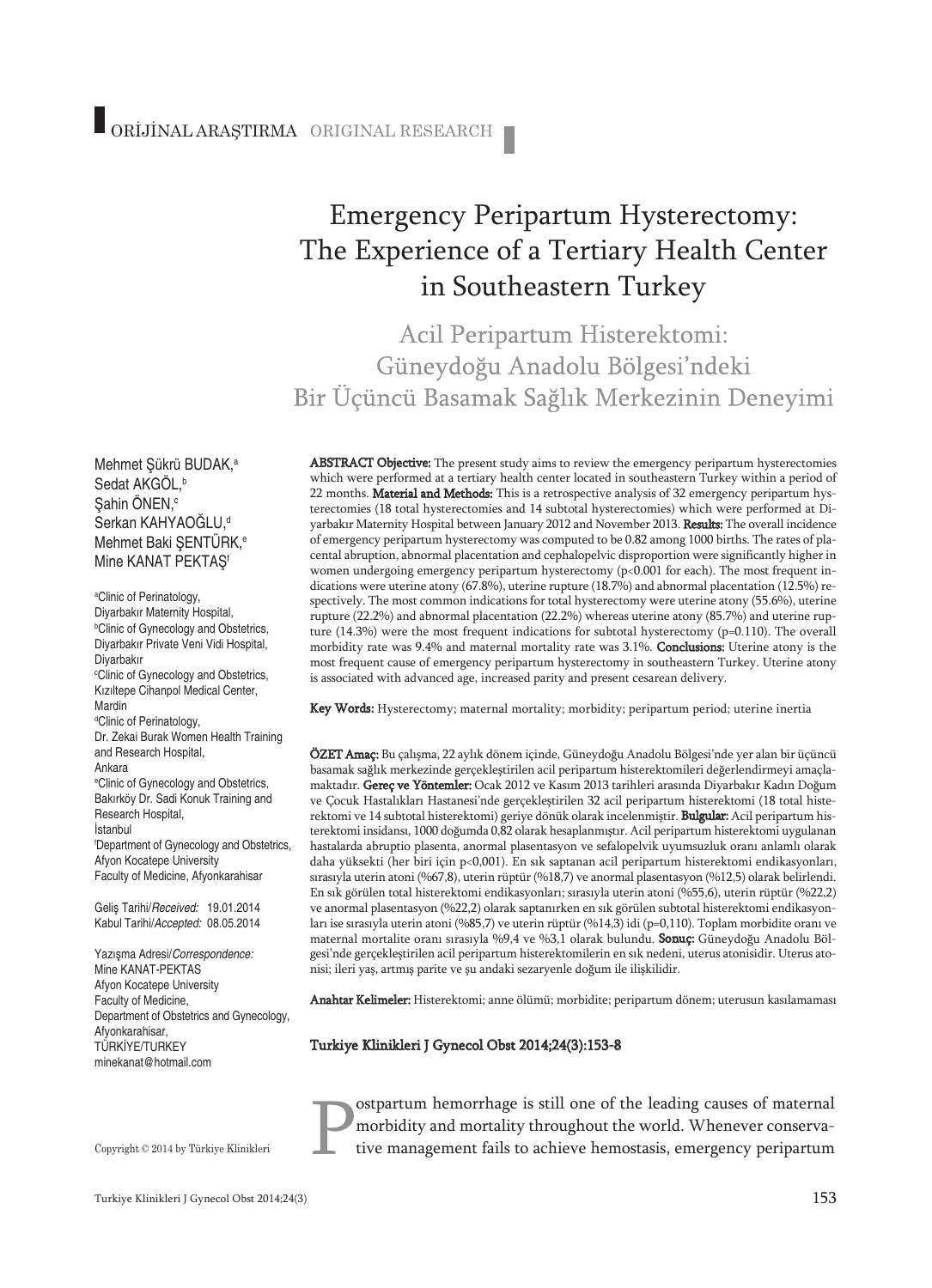hysterectomy is performed to cease massive obstetric hemorrhage. Thus, emergency peripartum hysterectomy has been regarded as the gold standard treatment in severe postpartum hemorrhage.<sup>1,2</sup>

The term peripartum hysterectomy encompasses hysterectomies that are performed at the time of cesarean section and those performed during the postpartum period after both vaginal and cesarean deliveries. The incidence of postpartum hysterectomy ranges from 0.05-0.1% of all deliveries and approximately 0.5% of cesarean deliveries. Risk factors for obstetric hemorrhage and peripartum hysterectomy include abnormal placentation, uterine atony, uterine rupture or maternal coagulopathy.<sup>3,4</sup>

Uterine atony and uterine rupture are the most common indications for emergency peripartum hysterectomy in developing countries. Meanwhile, abnormal placentation has been addressed as the most frequent indication for emergency peripartum hysterectomy in developed countries. This fact is largely caused by the increasing rates of cesarean delivery rates, and, to a lesser extent, by the elevation in multiple pregnancy rates in developed countries. 5,6

Despite advances in blood transfusion regimens, surgical techniques, intensive care facilities and availability of interventional radiology, peripartum hysterectomy is still associated with intra-operative and post-operative complications such as hemorrhage, infection and disseminated intravascular coagulation. These complications may lead to prominent maternal morbidity and even mortality. Yet, peripartum hysterectomy is generally accepted as a lifesaving procedure for intractable hemorrhage. 6

This study aims to review the emergency peripartum hysterectomies which were performed at a tertiary health center located in southeastern Turkey within a period of 22 months.

# MATERIAL AND METHODS

This is a retrospective analysis of 32 emergency postpartum hysterectomies which were performed at Diyarbakır Maternity Hospital between January 2012 and November 2013. The present study was approved by the Ethical Committee of the study center and conducted in accordance with the principles of Helsinki Declaration published in 2008.

Whenever life-threatening hemorrhage was detected at the time of delivery or in the immediate 24 hours after delivery, conventional measures are accomplished. These measures include fundal massage, administration of oxytocin and prostaglandins, curettage of the placental bed, utilization of blood products, and selective ligation of the ascending uterine artery and hypogastric artery. Emergency peripartum hysterectomy was performed as a last resort to control massive peripartum blood loss which did not respond to the aforementioned conventional measures.

Data related with demographic characteristics, clinical features, surgical procedures and postoperative follow up were acquired from hospital records. Demographic and clinical characteristics consisted of maternal age, gravidity, parity, route of past and present deliveries, gestational age, and birth weight. Indications for cesarean delivery and postpartum hysterectomy, operative complications, amount of blood product transfusions and the length of hospital stay were also evaluated.

#### STATISTICAL ANALYSIS

Collected data were analyzed by Statistical Package for Social Sciences version 18.0 (SPSS Inc., Chicago, IL, USA). Continuous variables were expressed as mean ± standard deviation and categorical variables were defined as numbers or percentages where appropriate. Continuous variables were compared with student t-test while chi-square test or Fisher's exact test was used to compare categorical variables. A  $p$  value less than 0.05 was accepted to be statistically significant.

# **RESULTS**

A total of 38873 births occurred at the study center during a period of 22 months. The rates of vaginal delivery and cesarean section were 28 987 (74.6%) and 9 886 (25.4%) respectively. The incidence of emergency peripartum hysterectomy was 0.48 among 1000 vaginal deliveries and 1.82 among 1000 cesarean deliveries, corresponding to an overall incidence of 0.82 among 1000 births.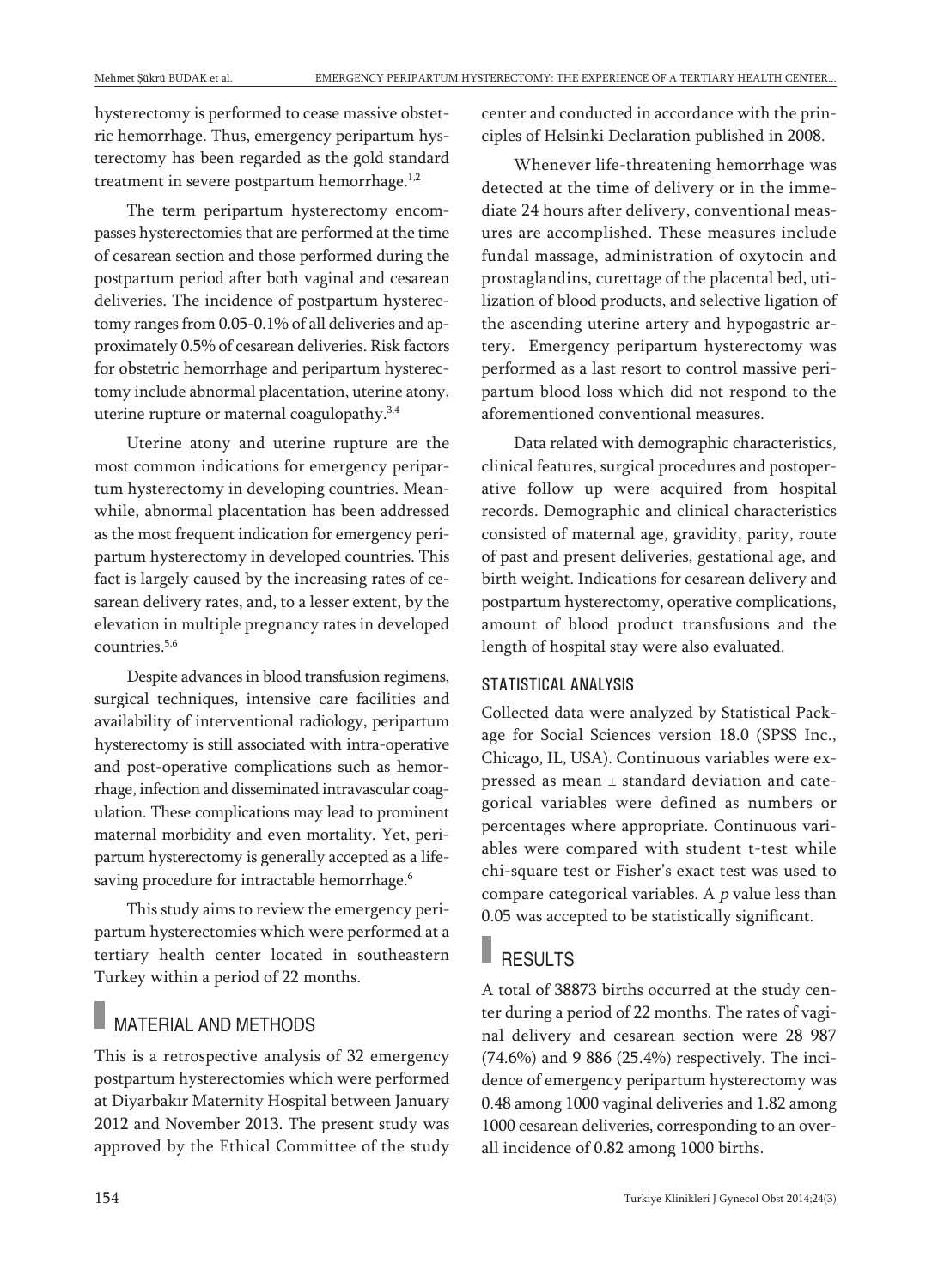Demographic and clinical characteristics of the women undergoing peripartum hysterectomy were summarized (Table 1). The overall morbidity rate was 9.4% (3 out of 32) and maternal mortality rate was 3.1% (1 out of 32) for the women who underwent emergency peripartum hysterectomy. A 39 year-old woman (gravid 5 para 5) was lost due to acute respiratory distress syndrome (ARDS) after she underwent emergency total hysterectomy for uncontrollable postpartum hemorrhage caused by uterine atony.

Table 2 shows the indications for cesarean section. The rates of placental abruption, abnormal placentation and cephalopelvic disproportion were significantly higher in women undergoing emergency peripartum hysterectomy (p<0.001 for each) (Table 2).

The indications for emergency peripartum hysterectomy were demonstrated in Table 3. The most frequent indications were uterine atony (67.8%), uterine rupture (18.7%) and abnormal placentation (12.5%) respectively (Table 3).

Peripartum hysterectomies included 14 subtotal hysterectomies (43.8%) and 18 total hysterectomies (56.2%). The women undergoing total hysterectomy and the women undergoing subtotal hysterectomy were statistically similar in aspect of demographic and clinical characteristics (Table 4). The most common indications for total hysterectomy were uterine atony (55.6%), uterine rupture (22.2%) and abnormal placentation (22.2%) whereas uterine atony (85.7%) and uterine rupture (14.3%) were the most frequent indications for subtotal hysterectomy  $(p=0.110)$ .

| peripartum hysterectomy.      |                          |  |  |  |
|-------------------------------|--------------------------|--|--|--|
| Mean±Standard deviation       |                          |  |  |  |
| <b>Characteristic</b>         | (Range: Minimum-Maximum) |  |  |  |
| Age (years)                   | $33.3\pm6.3$ (15-43)     |  |  |  |
| Gravidity                     | $6.1 \pm 3.8$ (1-13)     |  |  |  |
| Parity                        | $4.6 \pm 2.7$ (0-11)     |  |  |  |
| Gestational age (weeks)       | $37.1 \pm 1.5$ (33-39)   |  |  |  |
| Birth weight (grams)          | 3088.7±276.4 (2850-3644) |  |  |  |
| Operating time (minutes)      | 126.7±88.9 (80-192)      |  |  |  |
| <b>Transfusion unit</b>       |                          |  |  |  |
| Erythrocyte                   | $4.8 \pm 2.5$ (1-12)     |  |  |  |
| Fresh frozen plasma           | $3.9\pm2.6$ (1-10)       |  |  |  |
| Hospitalization length (days) | $2.8 \pm 1.1$ (2-6)      |  |  |  |
| <b>Characteristics</b>        | Number (Percentage)      |  |  |  |
| Route of previous delivery    |                          |  |  |  |
| Vaginal delivery              | 23 (71.9%)               |  |  |  |
| Cesarean section              | $8(25.0\%)$              |  |  |  |
| Route of delivery             |                          |  |  |  |
| Vaginal delivery              | 14 (43.8%)               |  |  |  |
| Cesarean section              | 18 (56.2%)               |  |  |  |
| Hypogastric artery ligation   | 11 (34.4%)               |  |  |  |
| Complications                 |                          |  |  |  |
| <b>Bladder injury</b>         | 2(6.3%)                  |  |  |  |
| Ureter injury                 | $1(3.1\%)$               |  |  |  |

**TABLE 1:** Clinical characteristics of women undergoing I

### **DISCUSSION**

Currently, the incidence of peripartum hysterectomy is increasing all over the world. In fact, the incidence of peripartum hysterectomy varies worldwide and the highest rates are found in developing countries. This finding has been attributed to the low socioeconomic status, poor transportation facilities, inadequacy of health care and the relatively frequent practice of poorly supervised home deliveries. 2

| <b>TABLE 2:</b> Indications for cesarean section. |                         |                                      |          |  |
|---------------------------------------------------|-------------------------|--------------------------------------|----------|--|
|                                                   | Control group (n=38841) | Peripartum hysterectomy group (n=32) | р        |  |
| Previous cesarean section                         | 5278 (13.6%)            | 6(18.8%)                             | 0.055    |  |
| Placental abruption                               | 33 (0.08%)              | 5(15.6%)                             | $0.001*$ |  |
| Abnormal placentation                             | 52(0.13%)               | $3(9.4\%)$                           | $0.001*$ |  |
| Cephalopelvic disproportion                       | 271 (0.70%)             | $2(6.3\%)$                           | $0.001*$ |  |
| <b>Fetal distress</b>                             | 851 (2.2%)              | 2(6.3%)                              | 0.060    |  |

\*p<0.05 is accepted to be statistically significant.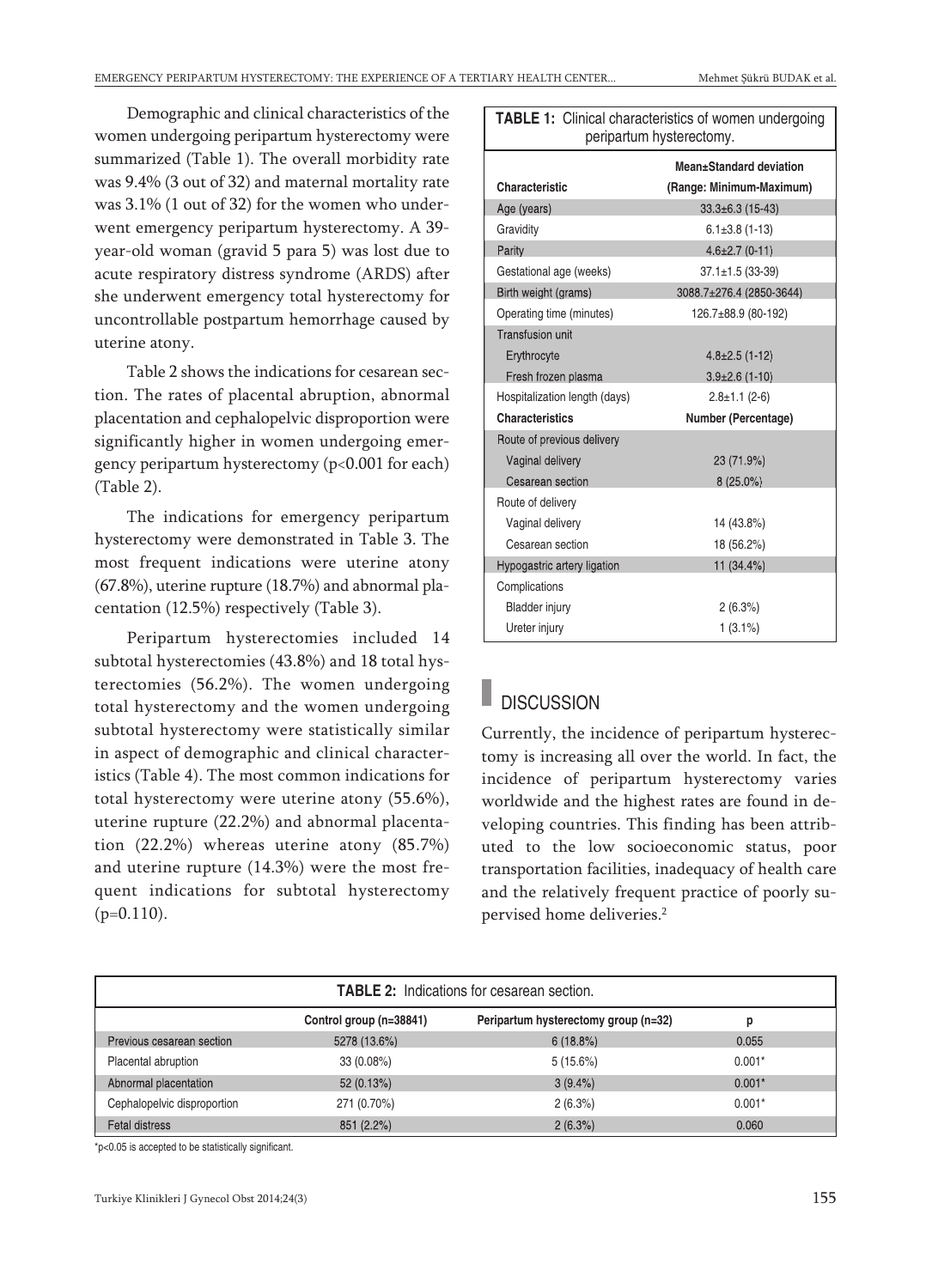| <b>TABLE 3:</b> Indications for emergency peripartum<br>hysterectomy. |                                |  |  |
|-----------------------------------------------------------------------|--------------------------------|--|--|
|                                                                       | Peripartum hysterectomy (n=32) |  |  |
| Abnormal placentation                                                 | 4(12.5%)                       |  |  |
| With previous cesarean section                                        | 3                              |  |  |
| Without previous cesarean section                                     |                                |  |  |
| Uterine rupture                                                       | 6(18.7%)                       |  |  |
| Uterine atony                                                         | 22 (67.8%)                     |  |  |
| After cesarean section                                                | 13                             |  |  |
| After vaginal delivery                                                | 9                              |  |  |

The incidence of peripartum hysterectomy is 0.24/1000 births in Denmark, 0.33/1000 births in the Netherlands, 0.38/1000 births in China, 0.46/1000 births in Canada, 0.64/1000 births in Saudi Arabia, 0.85/1000 births in the United Kingdom and 0.85/1000 births in the United States of America. 7-13 However, it reaches 4.3/1000 births in Ghana, 5.1/1000 births in South Africa and 5.4/1000 births in Nigeria. 14-16

The latest study published from Turkey reported that the incidence of emergency peripartum hysterectomy was 0.16 in 1000 vaginal deliveries and 1.2 in 1000 cesarean deliveries, making up an overall incidence of 0.48/1000 births. <sup>17</sup> This incidence was

0.37/1000 births in a similar study conducted five years ago.<sup>18</sup> As for the present study, the incidence of emergency peripartum hysterectomy was 0.48 in 1000 vaginal deliveries and 1.82 in 1000 cesarean deliveries, corresponding to an overall incidence of 0.82/1000 births. The relatively higher incidence of peripartum hysterectomy may result from relatively higher incidence of multiparity and poorly supervised home deliveries in southeastern Turkey.

It is well established that advanced maternal age, multiparity and prior or present cesarean delivery are the risk factors for emergency peripartum hysterectomy. 13,16,18 It was also revealed that maternal age ≥35 years, multiparity and prior cesarean delivery increased the relative risk of emergency peripartum hysterectomy to 8.1, 2.7 and 3.0 respectively. <sup>9</sup> It has been suggested that these factors lead to severe postpartum hemorrhage by disturbing placentation and uterine contractility.<sup>18,19</sup>

In accordance with literature, emergency peripartum hysterectomy is associated with advanced maternal age, multiparity and present cesarean delivery in this study. However, prior cesarean delivery seems to be unrelated with emergency peripartum hysterectomy.

| TABLE 4: Comparison of total and subtotal hysterectomies. |                           |                              |       |  |  |
|-----------------------------------------------------------|---------------------------|------------------------------|-------|--|--|
| Characteristic                                            | Total hysterectomy (n=18) | Subtotal hysterectomy (n=14) | p     |  |  |
| Age (years)                                               | $34.3 \pm 5.6$            | $3.5 \pm 1.3$                | 0.353 |  |  |
| Gravidity                                                 | $5.2 + 2.7$               | $6.2 \pm 3.3$                | 0.500 |  |  |
| Parity                                                    | $4.3 \pm 2.5$             | $5.0 + 3.1$                  | 0.499 |  |  |
| Route of previous delivery                                |                           |                              |       |  |  |
| Vaginal delivery                                          | 13 (72.2%)                | 10 (71.4%)                   | 0.493 |  |  |
| Cesarean section                                          | 5(27.8%)                  | 3(21.4%)                     |       |  |  |
| Gestational age (weeks)                                   | $36.8 \pm 1.2$            | $38.1 \pm 1.9$               | 0.779 |  |  |
| Birth weight (grams)                                      | 3032.7±299.4              | 3150.7±225.1                 | 0.888 |  |  |
| Route of delivery                                         |                           |                              |       |  |  |
| Vaginal delivery                                          | $8(44.4\%)$               | 6(42.9%)                     |       |  |  |
| Cesarean section                                          | 10 (55.6%)                | $8(57.1\%)$                  |       |  |  |
| Operating time                                            | $116.3 + 80.8$            | $132.7 + 93.1$               | 0.650 |  |  |
| Transfusion unit                                          |                           |                              |       |  |  |
| Erythrocyte                                               | $4.4 \pm 2.2$             | $5.2 + 2.8$                  | 0.360 |  |  |
| Fresh frozen plasma                                       | $4.1 \pm 2.7$             | $3.6 + 2.5$                  | 0.659 |  |  |
| Hypogastric artery ligation                               | 5(27.8%)                  | 6 (42.9%)                    | 0.302 |  |  |
| Hospitalization length (days)                             | $3.5 \pm 1.3$             | $2.1 \pm 0.8$                | 0.448 |  |  |
| Complications                                             | $2(11.1\%)$               | $1(7.1\%)$                   | 0.551 |  |  |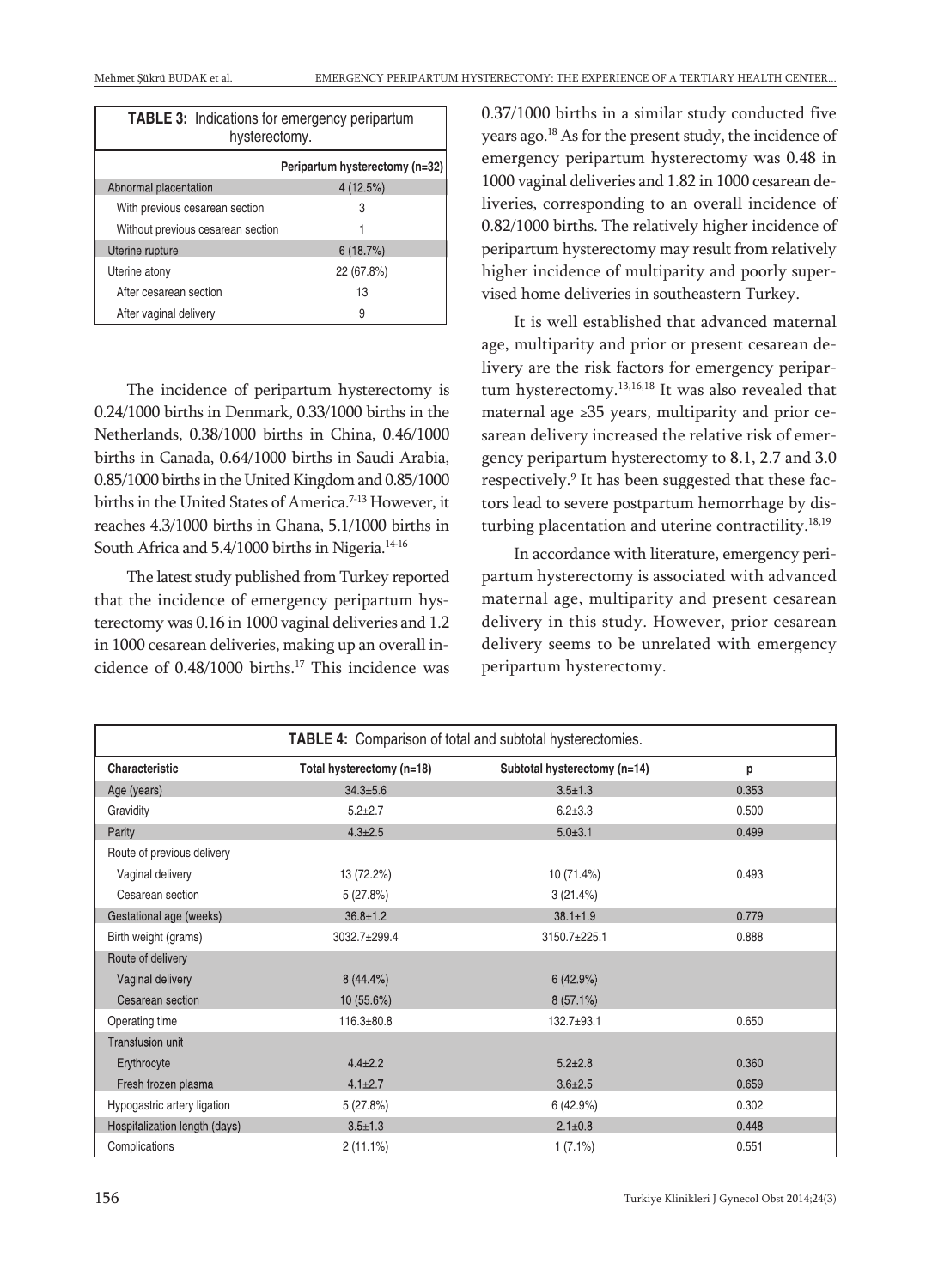A large scale study implicated the uterine atony as the most common indication for emergency peripartum hysterectomy and declared that the rate of emergency peripartum hysterectomy for uterine atony was elevated from 11.2 to 25.9 per 100 000 deliveries. Accordingly, the risk of peripartum hysterectomy for uterine atony increased nearly four times with repeating cesarean deliveries. The risk of peripartum hysterectomy for uterine atony related with primary cesarean delivery was elevated by 2.5-fold while the same risk was increased slightly (relative risk: 1.45) in case of repeating vaginal deliveries<sup>1</sup>. This elevation in the risk of peripartum hysterectomy is not completely explained even when the rates of peripartum hysterectomy are adjusted for traditional risk factors of uterine atony (multiple births, polyhydramnios, fetal macrosomia, preterm labor and fibroids).

The present study also addresses the uterine atony (68%) as the most common indication for emergency peripartum hysterectomy. This value is about twice the value reported by two similar studies conducted in the biggest city of Turkey. 17,18 Such an elevation may be attributed to the higher incidence of multiparity and present cesarean delivery which may have contributed to the impairment of uterine contractility.

Uterine rupture is the second most frequent indication (19%) for emergency peripartum hysterectomy in this study. Sahin et al. reported that nearly 42% of uterine rupture cases required hysterectomy in a study conducted within one of the biggest cities of eastern Turkey. <sup>20</sup> Uterine rupture has been specified as the second most common indication for emergency peripartum hysterectomy in two similar Turkish studies. Moreover, there was a decreasing tendency in the incidence of uterine rupture as an indication for emergency peripartum hysterectomy in these studies (11% vs 9%). 17,18 Advanced maternal age, multiparity and home deliveries may be considered as the underlying factors for the relatively higher rate of uterine rupture in southeastern Turkey.

The present study declares abnormal placentation (12.5%) as the third common indication for emergency peripartum hysterectomy. In contrast, abnormal placentation was denoted as the most common cause of emergency peripartum hysterectomy (nearly 50%) by two similar studies conducted in the biggest city of Turkey. 17,18 This discrepancy is caused by the relatively lower rate of previous cesarean deliveries in southeastern Turkey.

Emergent peripartum hysterectomy is associated with pronounced maternal morbidity and even mortality. Morbidity affects at least half of the women undergoing emergency peripartum hysterectomy. 17,19 Febrile morbidity, depression, disseminated intravascular coagulation and bladder injury are the leading complications of this emergency surgical intervention. 19,21 On the other hand, maternal morbidity rate is markedly lower in this study. This may be due to the adequacy and availability of intensive care facilities. Bladder and ureter injury are the most frequently observed complications which might be related to the emergent nature of the surgical procedure itself.

In literature, maternal mortality associated with peripartum hysterectomy varies from 0% to 12%. 21,22 Sahin et al. found this maternal mortality rate as 4.5% which complies with the maternal mortality rate of 3.1% in the present study. 17 Hemorrhage, sepsis and hypertensive disorders are the major causes of direct obstetric deaths in developing countries while thromboembolic events are the most common cause of maternal mortality in developed countries.<sup>21,22</sup> Only one woman was lost due to ARDS which might be linked to intractable postpartum bleeding and concomitant massive perioperative transfusion of blood products. The power of the present study was limited by its retrospective design, relatively shorter study period and, thus, the relatively small cohort size.

In conclusion, uterine atony is the most frequent cause of emergency peripartum hysterectomy in southeastern Turkey. Uterine atony is associated with advanced age, increased parity and present cesarean delivery.